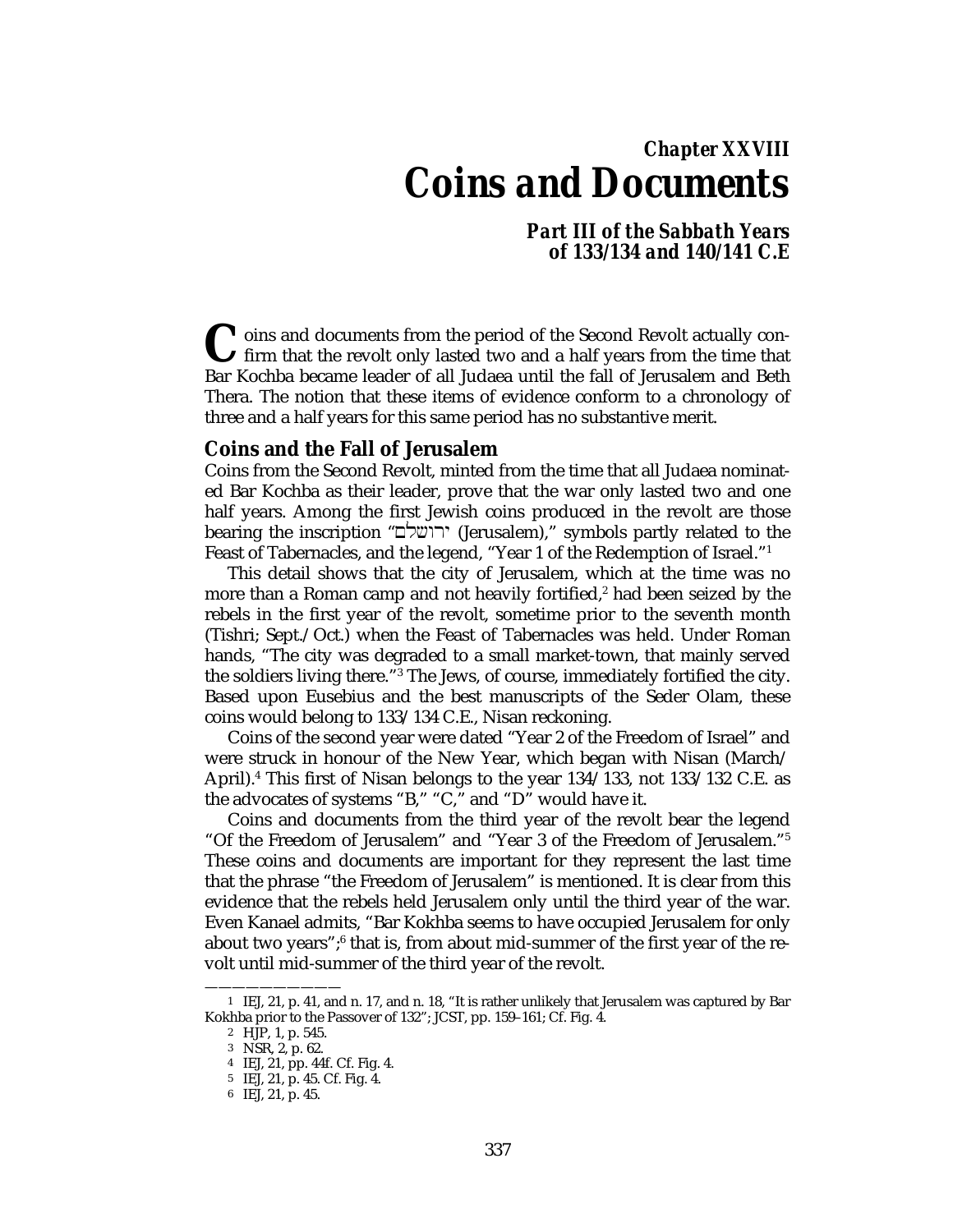### Figure 4

### **EXAMPLES OF COINS FROM THE SECOND REVOLT**



**YEAR 1** Obverse: Facade of the Temple at Jerusalem;

inscr. שלם; Jerusalem). <u>Reverse</u>: Lulav; inscr. *に*F9wユX*に*F7*L*X日FXりw שות האליך לגאלת ישראל.<br>שנת אחת לגאלת שראל ( year 1 of the redemption of Israel).

#### **YEAR 1**



Obverse: Amphora with two handles; inscr.  $L$ ראלת ישראל) שראלו שראלו העצדודוג לגאלת שנת; Year 1 of the redemption of Israel).<br>Reverse: Wreath; inscr.  $L \uparrow 9\omega$  $inscr.$   $LT4w7$   $T2w7$ שמעון נשיא ישראל) שראט (שראכ; Simeon, Nasia



#### **YEAR 2**

 $Obverse$ : Grapes; inscr. שמעון) (השמעון: Simeon). Reverse: Lyre; inscr.  $L$ F9 $\omega$ 7 9 $H$ (larçy rjlbç; Year 2 of the Freedom of Israel).



#### **YEAR 2**

Obverse: Palm branch and wreath; inscr.  $L$ עמעון נשיא ישראל) שרטש (שראל): Simeon, Nasia [Prince] of Israel). Reverse: Lyre; inscr.  $L \uparrow [4] \omega$  4 4  $4 \omega$ (שבלחר ישור Year 2 of the Freedom of Israel). Note: On some coins Israel  $(LFAwL)$  is abbreviated to Is-el  $(L \pm \omega + 1)$ 



Obverse: Facade of the Temple at Jerusalem; inscr. שמעון) שמעון: Simeon). Reverse: Lyre; inscr.  $H L \omega A 977 K A B L$ (הרות ירושלם; For the Freedom of Jerusalem).

**YEAR 3**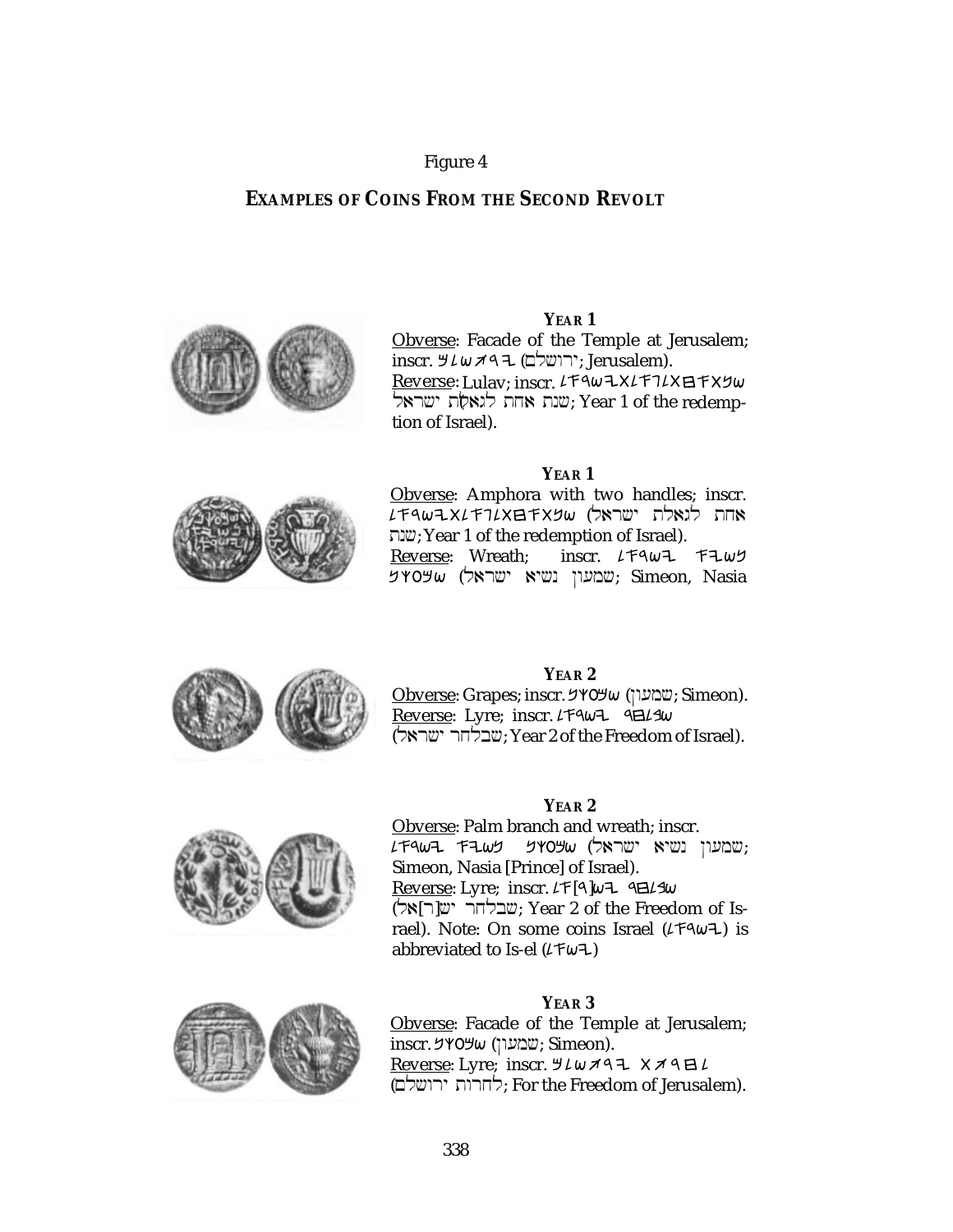That Jerusalem and Beth Thera both fell to the Romans at about the same time (on the ninth of Ab [July/Aug.]), and therefore in the third year of the revolt, we have the record from the Mishnah:

> On the ninth of Ab it was decreed against our fathers that they should not enter into the Land, and the Temple was destroyed the first and second time, and Beth-Thor (Beth Thera) was captured and the City (Jerusalem) was ploughed up.7

Notice especially that the ploughing up of Jerusalem is listed chronologically after the capture of Beth Thera. Eusebius provides us the added information that the decree forbidding the Jews from entering the country around Jerusalem was also issued by Hadrian AFTER the fall of Beth Thera.<sup>8</sup> If Hadrian had taken Jerusalem a year or so before Beth Thera fell, since all of the rebels would have supposedly been locked up in Beth Thera and unable to enter Jerusalem, why did Hadrian wait to issue this decree until the time that Beth Thera fell? This detail makes no sense unless Jerusalem came into possession of the Romans only a short time before Beth Thera was conquered.

The ploughing up of Jerusalem, meanwhile, refers to Hadrian's orders to tear down what had remained of the city after its destruction under Titus in 70 C.E. and his own preparations for rebuilding the pagan city and Temple to Zeus (the issue over which the war had originally broken out).9 If Jerusalem had been taken a year before Beth Thera, as the advocates of systems "B," "C," and "D" would have it, why did the Romans wait until the day Beth Thera fell before they ploughed up the city? Again, the details make no sense unless Jerusalem fell only a little before Beth Thera.

The evidence shows that Hadrian's orders to tear down what had remained of Jerusalem and to ban the Jews from their sacred city happened upon the fall of nearby Beth Thera on the ninth of Ab. It is further substantiated by the fact that the Mishnah couples together the destruction of Beth Thera and the ploughing up of Jerusalem in the same sentence, as part of the same thought: "and Beth-Thor was captured and the City was ploughed up" on the ninth of Ab.

Therefore, that the command to plough up Jerusalem would occur upon the same date as the demise of Beth Thera (the ninth of Ab) points to the fact that Jerusalem fell to the Romans a little prior to the time that Beth Thera collapsed. The nearby fortress of Beth Thera may have offered some limited protection to the area around Jerusalem. The flow of events would even suggest that the Romans were forced to take Beth Thera before they could gain absolute control of this area. Nevertheless, it is hard to reconcile any real or long term dominance over Jerusalem by the Jewish rebels even if nearby Beth Thera was in their

<sup>7</sup> Taan., 4:6. Ab 9 was actually the date that the first Temple was set on fire. Jos*.*, *Wars*, 6:4:5, and Jer., 52:12f, date the burning of the first Temple to Ab (Lous), i.e. July/Aug., 10. This was the date that the second Temple completely burnt down. 2 Kings, 25:8, gives Ab 7 as the date that Nebuzaradan, the captain of the guard of Nebuchadnezzar, entered the city prior to his burning down the first Temple.

<sup>8</sup> Eusebius, *H.E.*, 4:6.

<sup>9</sup> HJP, 1, p. 550 and n. 162.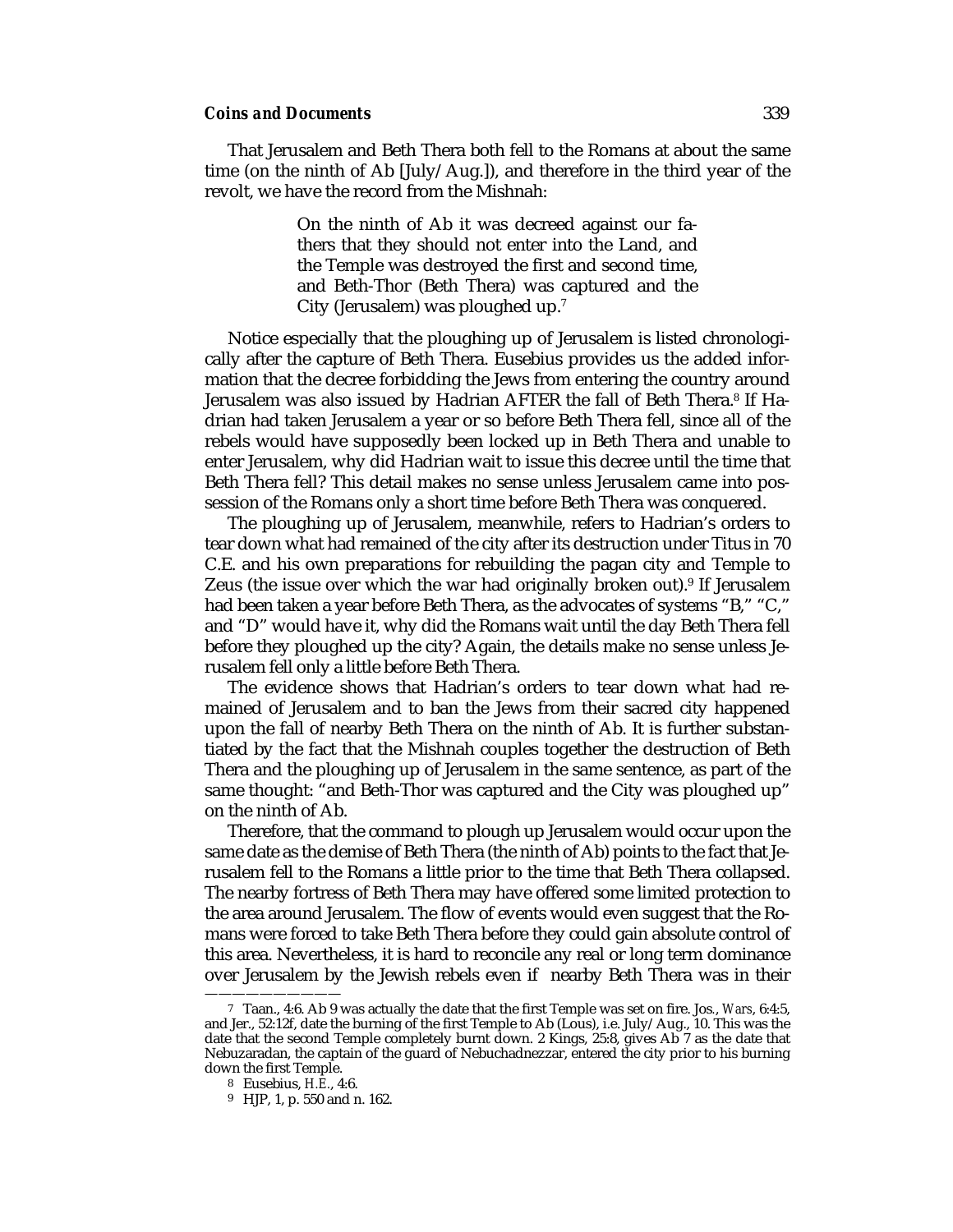hands.

The coins dated to the third year of the revolt, therefore, were minted in the spring and summer of 135 C.E., prior to the fall of Jerusalem and Beth Thera in Ab (July/Aug.) of that year.

The advocates of systems "B," "C," and "D" totally overlook this evidence and instead theorize a year or more spread between the fall of Jerusalem and the fall of Beth Thera. To demonstrate, Kanael writes:

> Thus, the insurgents would have held Jerusalem from the spring (or summer) of 132 till the spring (or summer) of 134. In the spring (or summer) of 134 the Romans retook Jerusalem and Bar Kokhba retreated to Bethther.10

Yet there is no evidence whatsoever that the fall of Beth Thera occurred a year or more after the fall of Jerusalem. Rather, as demonstrated, the evidence indicates that one event shortly followed the other, by just weeks if not days.

The effort to place a year between the fall of Jerusalem and the fall of Beth Thera is an attempt to force the evidence to fit a three and a half year war from the beginning of the first year of redemption until the destruction of Beth Thera.

It is very important to notice that there are no coins dated to "Year 4" of the revolt, this despite the fact that, "The outstanding feature of the Bar-Kokhba coinage is the LARGE QUANTITY of coin-types issued in the relatively short period."11 If the war effort under Bar Kochba had continued for a year beyond the fall of Jerusalem, as the speculation of those advocating systems "B," "C," and "D" demand, then there would have been more than ample time for them to strike coins for the fourth year "Of the Redemption of Israel" or "For the Freedom of Israel."

To merely excuse this absence of "Year 4" coins by claiming that the rebels were simply too busy with the war begs the question.12 For if the rebels found time to strike numerous types of coins during the siege of Jerusalem they would have certainly found time during a year long siege of Beth Thera. Indeed, these coins were mainly overstruck older coins.13 It was not as if they needed to mint new coins. Moreover, there was no reason to stop the production of coinage merely because Jerusalem fell. Since overstriking already existing coins was a rather easy process, the absence of coins dated to "Year 4" of the revolt is not only glaring but gives us insight into the events of this period.

Under identical circumstances during the First Revolt, as a comparison, the Jews, under heavy siege by the Roman army of Titus and in distress by plague and famine, found time to strike coins in the last desperate months of the fifth year of that war.<sup>14</sup>

Further, Bar Kochba believed himself to be the messiah. It is only natural that he would have continued to encourage his followers with such demon-

<sup>——————————</sup> 10 IEJ, 21, p. 45.

<sup>11</sup> NSR, 2, p. 63.

<sup>12</sup> E.g. Kanael in IEJ, 21, p. 45.

<sup>13</sup> NSR, 2, pp. 64–80.

<sup>14</sup> BA, 26, p. 59.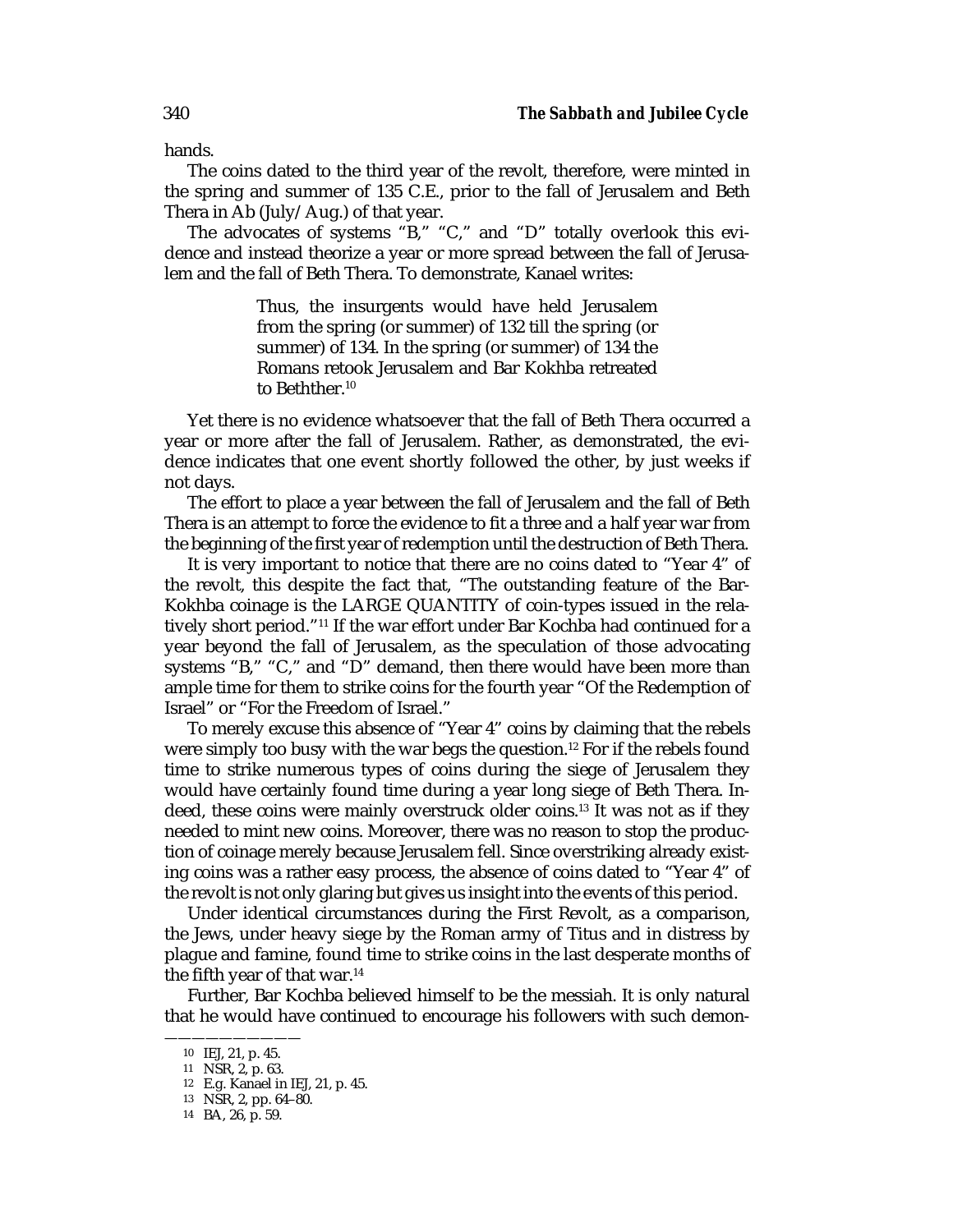strations of independence as the issuance of coins—as he had done for the claimed first three years of the war. Therefore, that a movement that had created such a great quantity of coins for three years of a revolt would suddenly produce nothing for a fourth year strongly indicates that the war did not continue beyond the third year.

#### **The Contract Dated "Iyyar 1"**

Our next evidence comes from a document which is dated, "On Iyyar 1, in Year 1 of the Redemption of Israel by Simeon bar Kosiba, **(***Nasia*; Prince) of Israel."15 According to systems "B," "C," and "D," this document should be dated to the year 132 C.E. What all have failed to notice is the fact that the first of Iyyar in the year 132 C.E. fell on a sabbath day. Based upon the business nature of its contents, this circumstance is impossible and proves that the first year of the Redemption of Israel WAS NOT THE YEAR 132 C.E.! They may have been permitted to fight in a sabbath year under their messiah but would never have broken the weekly sabbath, especially for business concerns.

The Jews of the first few centuries of the common era continued the ancient practice of determining their months by the appearance of the new moon, which for them presented itself with the first glimpse of crescent moonlight in the first phase of the moon.16 (It did not start with a completely dark moon as a new moon is often misconstrued today.) The first moon of the year was the moon of Abib,<sup>17</sup> meaning "to be tender," "green, i.e. a young ear of grain," "green ears of corn."18 The moon was called Abib (greening) because it was the first moon of spring. Its Babylonian name, which was adopted by the Jews who returned from the Babylonian exile, was Nisânu.19

The first month of the Jewish year during this period was reckoned with the first full moon AFTER the vernal or spring equinox (i.e. when the sun passed into Aries), the equinox taking place on or about March 20. Josephus, for example, states:

> In the month of Xanthicus, which is with us (Jews) called Nisan and begins the year, on the fourteenth day by lunar reckoning, THE SUN BEING IN AR-IES, our lawgiver (Moses), seeing that in this month we were delivered from bondage to the Egyptians, ordained that we should year by year offer the same sacrifice which, as I have already said, we offered then on departure from Egypt—the sacrifice called Pascha (Passover). (Jos., *Antiq.*, 3:10:5)<sup>20</sup>

In another place, Josephus refers to the first day of the first month of the year as the moon of "Nisan" and "on the new moon."21 Philo supports Jose-

<sup>——————————</sup> 15 IEJ, 12, p. 249.

<sup>16</sup> HBC, pp. 40–42.

<sup>17</sup> Exod., 13:3–4, 23:14–17, 34:18; Deut., 16:1.

<sup>18</sup> SEC, Heb. #24.

<sup>19</sup> HBC, pp. 33–40.

<sup>20</sup> Also see Jos., *Antiq.*, 1:3:3.

<sup>21</sup> Jos., *Antiq.*, 3:8:4; cf. Exod., 40:17.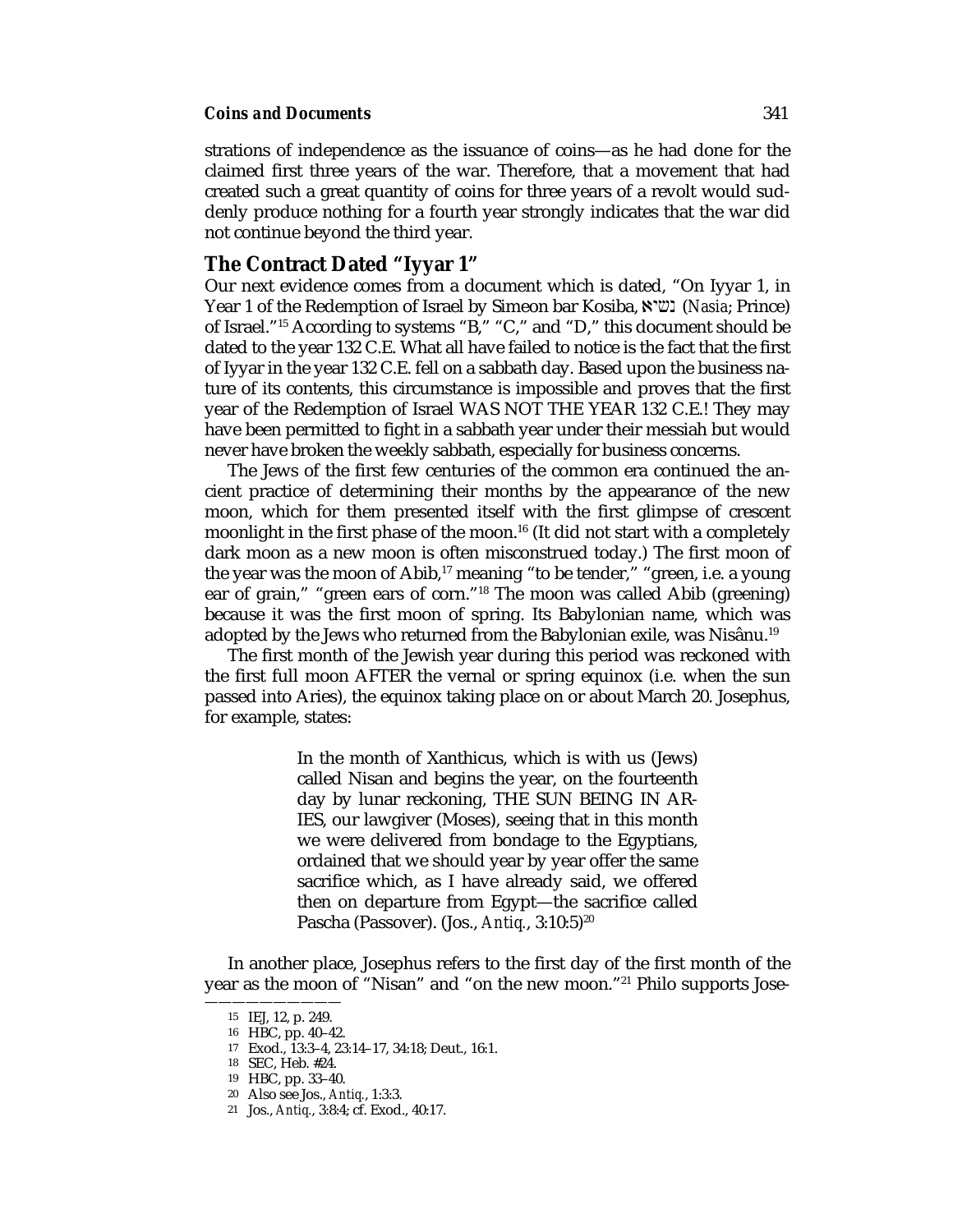phus, noting, "At the first season, which name (i.e. Abib) he (Moses) gives TO THE SPRINGTIME AND ITS EQUINOX, he ordained that what is called the Feast of Unleavened Bread should be kept for seven days."<sup>22</sup> He also defines "the New Moon, or beginning of the lunar month, namely the period between one conjunction and the next, the length of which has been accurately calculated in the astronomical schools," as beginning when the moon "resumes its natural brightness." For "it is just then," he continues, "that the sun begins to illumine the moon, with the light which we perceive, and the moon reveals its own beauty to the eye."23 In short, the first thin crescent of light shown in the first stage of the moon's phases is the New Moon.

In another place, Philo (writing about 45 C.E.) describes the first month of the year as the time of the Passover festival, which began on the fourteenth day of Abib. He calls Passover "the spring-time feast"24 and reasons that it was placed at this time of year because with "the spring equinox we have a kind of likeness and portraiture of that first epoch in which this world was created." He adds, "So every year the deity (Yahweh) reminds us of the creation of the world by setting before our eyes the spring when everything blooms and flowers. And therefore, there is good reason for describing it (Abib; Nisan) as the first month because in a sense it is an image of primal origin reproduced from it like the imprint from an archetypal seal."25

By the third century C.E. another school arose that determined the first month of the year as being the moon in which the vernal equinox arrived. Under this new system, Passover, which was celebrated on the full moon of the fourteenth day, could be observed before the equinox. In response, Anatolius (third century C.E.) points out that those who followed this method erred because they were placing the Passover in the last of the twelve zodiac signs and not the first:

> Therefore we say that they who place the first month in it (the twelfth sign), and determine the fourteenth day of the Pascha (Passover) accordingly, are guilty of no small or ordinary mistake. And this is not our own statement, but the fact was known to the Jews, those of old time even before the messiah, and it was carefully observed by them. (Cited by Eusebius, *H.E.*, 7:32:14–16)

Proof that the Jews considered the fourteenth of the moon to be the beginning of the full moon comes from the ancient first century B.C.E. Jewish work entitled *1 Enoch*. This text notes:

> When the moon (begins its cycle), it appears in the sky one half of a seventh part; it will become fully

<sup>22</sup> Philo, *Spec. Laws*, 1:35, par. 181.

<sup>23</sup> Philo, *Spec. Laws*, 2:26.

<sup>24</sup> Philo, *Spec. Laws*, 2:28, par. 159f.

<sup>25</sup> Philo, *Spec. Laws*, 2:28, par. 152.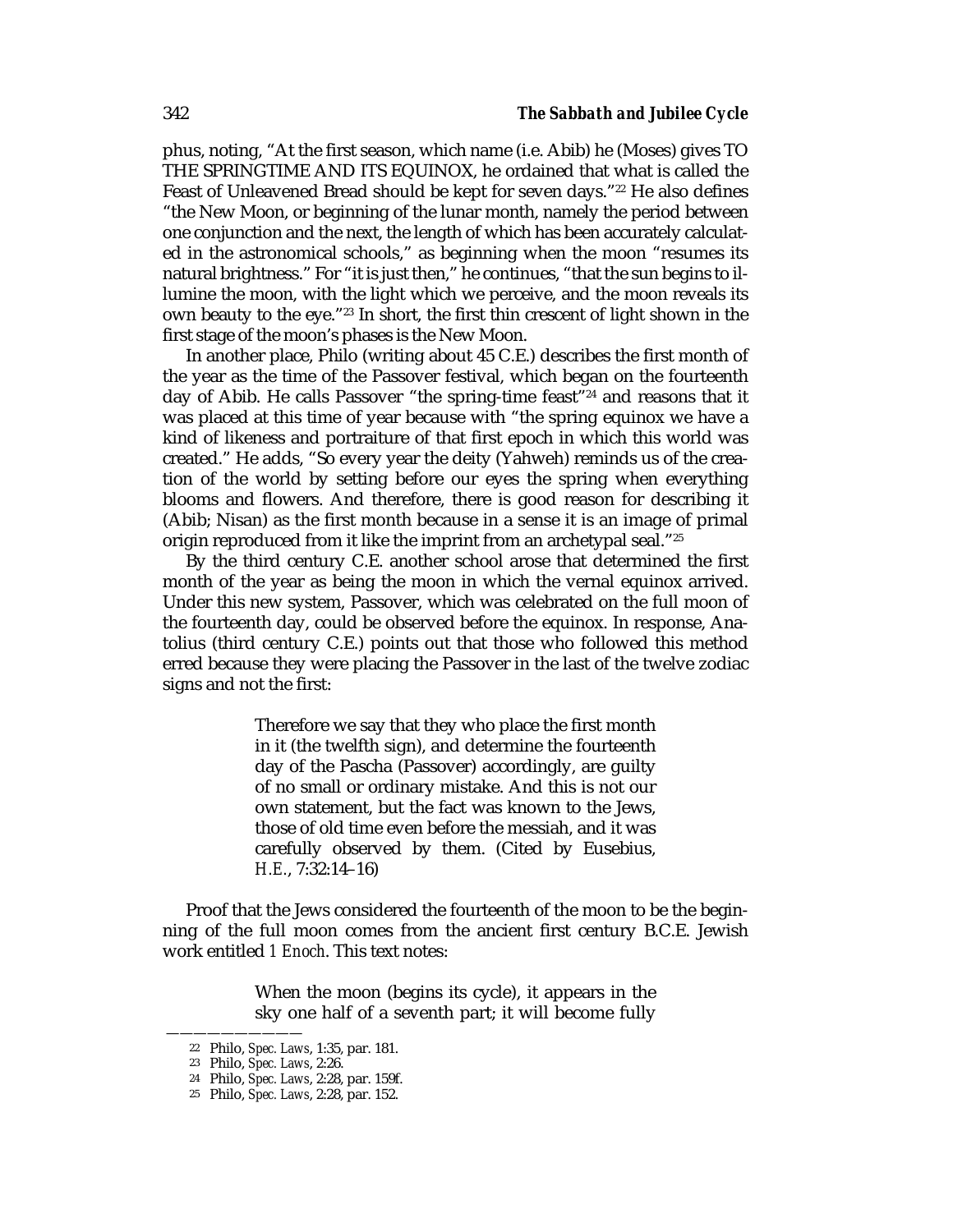illumined from the fourteenth (day); it completes its illumination the fifteenth, becoming fulfilled according to the sign of the year and becoming fifteen parts. (1 Enoch, 78:6f)

Anatolius lists several important ancient authorities for this position and then adds:

> These writers, when they resolve the questions relative to the Exodus, say that all equally ought to sacrifice the passover AFTER the vernal equinox, at the middle of the first month; and that this is found to occur when the sun is passing through the first sign of the solar, or, as some have named it, the zodiacal cycle. And Aristobulus adds that at the Feast of the Passover it is necessary that not only the sun should be passing through an equinoctial sign, but the moon also. For as the equinoctial signs are two, the one vernal, the other autumnal, diametrically opposite each to the other, and as the fourteenth of the month, at evening, is assigned as the day of the Passover, the moon will have its place in the station that is diametrically opposed to the sun, will be in the sign of the vernal equinox, while the other, the moon, will of necessity be in that of the autumnal. I know many other statements of theirs, some of them probable, others advanced as absolute proofs, by which they attempt to establish that the Feast of the Passover and of Unleavened Bread ought WITH-OUT EXCEPTION TO BE HELD AFTER THE EQUI-NOX. (Eusebius, *H.E.*, 7:32:17)

Even as late as Bede, writing in the early part of the eighth century C.E., this method was acknowledged:

> Now the time when the days and nights are equal (i.e. the equinox) after the opinion of those in the orient (Middle East), and especially the Egyptians which bear the prize for computation before all other teachers, customably comes on the 12th day before the first of April, as also we ourselves prove by inspection of the means of measuring time. Whatsoever moon, therefore, is at full before the day and night be of one length, being to wit 14 or 15 days old, that moon pertains to the last month the year before, and therefore is not meet for keeping Passover. But the moon which is at full after the day and night be of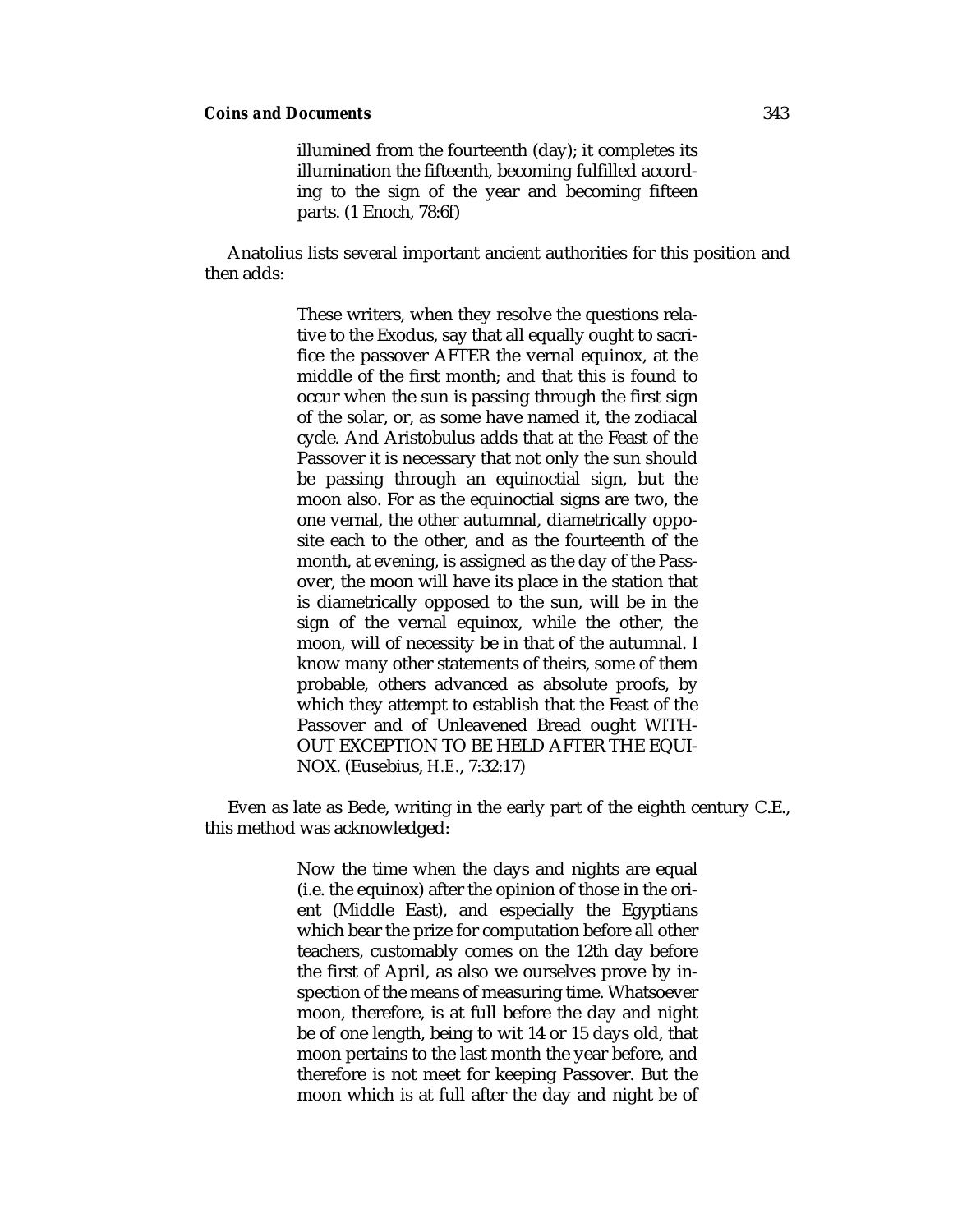equal length or in the very point of that equality, in that doubtless (because it is the full moon of the first month) we must understand both that the ancients were wont to keep the Passover. . . . Therefore as first the sun coming forth from the midst of the east made by that his rising the equality of day and night in the spring; and after, the moon (the sun going down at evening) followed itself also at the full from the midst of the east; so every year the same first month of the moon must be observed after the same order, so that she should be at the full not before the day and night be of one length, but either on the very day of that equality, as was done in the beginning, or when it is past. But if the full moon go but one day before the day and night be of one length, the aforesaid reason proves that this moon must be assigned not to the first month of the year beginning, but rather to the last month of the year that is past; and for that consideration is not meet for the celebration of the Paschal Festival. (Bede, 5:21, *Letter to Naitan*)

Calculating the lunar months from the spring or vernal equinox of the year 132 C.E., the first of Abib (Nisan) fell on the evening of April 4 and the daylight hours of April 5 (Thursday night and Friday day). The fourteenth day of the previous moon would have fallen prior to the vernal equinox and, therefore, is clearly eliminated as the Passover of the first month. The first day of the second month, Iyyar, was the evening of May 3 and the day of May 4 (the Israelites counting the beginning of their day from sunset).<sup>26</sup> May 3/4 (the first of Iyyar) of the year 132 C.E. was on Friday night and Saturday daylight, i.e. the sacred sabbath day.

The document dated, "On Iyyar 1, in Year 1 of the Redemption of Israel by Simeon bar Kosiba, Nasia of Israel," is a "simple deed written in Aramaic."27 In it, two of Bar Kochba's local administrators lease out a section of land for 650 zuzim, an amount which not only covers everything on the plot of land but includes irrigation rights.<sup>28</sup>

The contents of this agreement reveal that the participants were Jews conducting personal business, something which is expressly forbidden by the Scriptures on a sabbath day.<sup>29</sup> The nature of the contract and its participants, being associates of a man whom they believed to be the Jewish messiah, clearly prove that this deed could not have been produced on a sabbath day. Therefore, we are forced to conclude that the first of Iyyar in the year 132 C.E. could not be equivalent to the first of Iyyar in the first year of the Re-

<sup>——————————</sup> 26 DB, p. 140; cf. Lev., 15:5, 22:4–9, 23:32; Mark, 1:40. Also see our forthcoming book entitled *Yahweh's Sacred Calendar*.

<sup>27</sup> IEJ, 12, p. 249.

<sup>28</sup> Ibid.

<sup>29</sup> E.g. Exod., 16:4–5, 20:8–11, 23:12, 31:12–17, 34:21; Isa., 58:13–14; Amos, 8:4–6.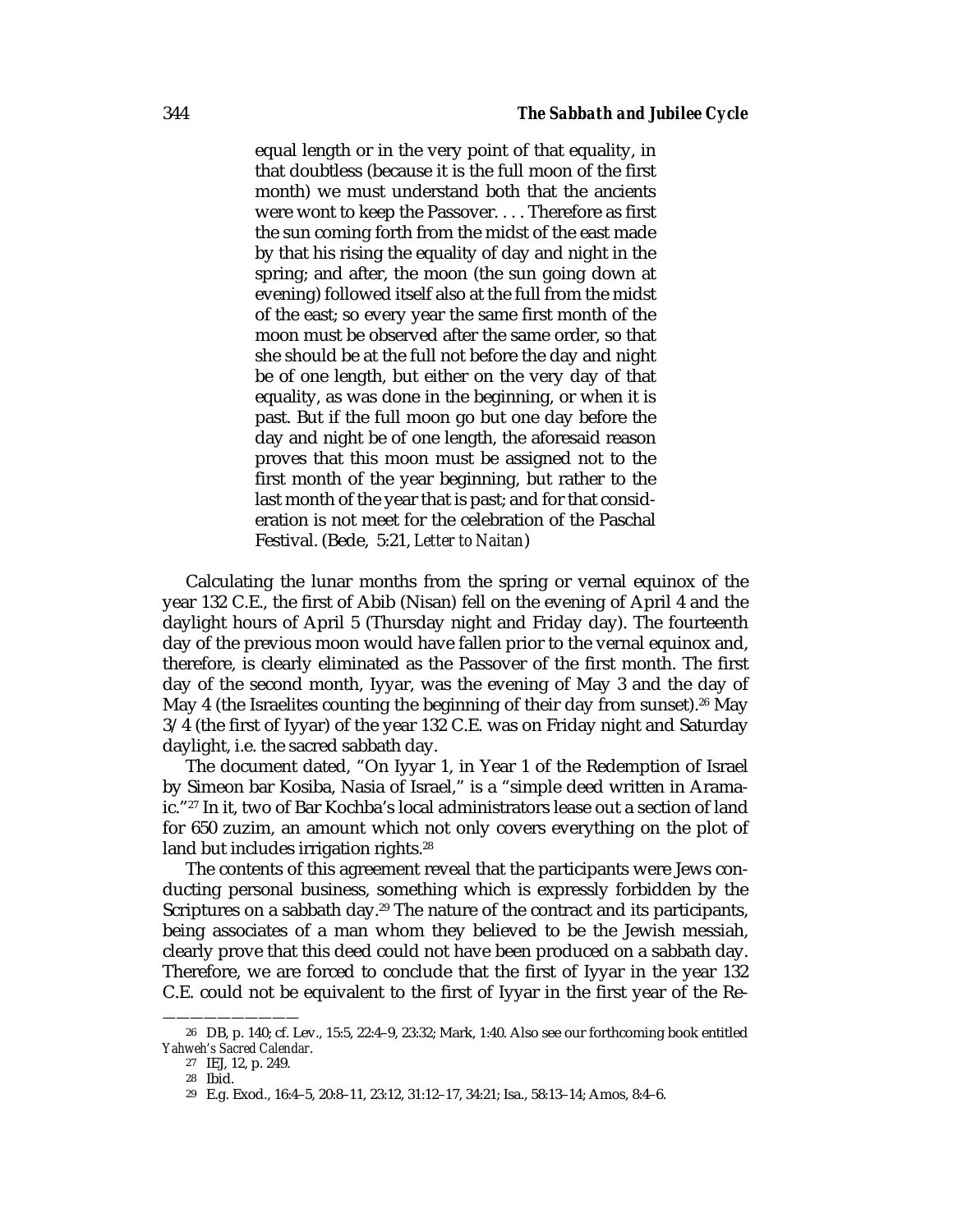demption of Israel by Bar Kochba as mentioned on the deed in question.

In the year 133 C.E., on the other hand, which would be the first year of the revolt for all of Judaea based upon the two and one half years of war designated by the Seder Olam and confirmed by Eusebius, the first of Iyyar falls on April 23/24, which is Wednesday night and Thursday daylight. This date is not a sabbath. Since the first of Iyyar of 132 C.E. is impossible as the date of the deed, we are left with the clear and undeniable fact that the first of Iyyar of 133 C.E. must be correct. The year 133/134 C.E., Nisan (Abib) reckoning, therefore, was the first year of the redemption of Israel in the deed and the first year of the revolt by Bar Kochba as ruler of all Judaea.<sup>30</sup>

#### **Other Documents**

In order to bolster their claim for a three and one half year revolt of all Judaea, a few documents are held up as proof that the war continued beyond the month of Ab (July/Aug.) of the third year of the era of the war.

One document, often represented as being produced in the month of Marheshuan (Oct./Nov.) of the third year of the Second Revolt,<sup>31</sup> was found in the caves at Murabba'at. Nevertheless, this manuscript is extremely fragmented. The only thing it actually proves is that it was composed in "Year 3 of the Freedom of Jerusalem."32 The piece where the month is supposed to have been located is not attached.

*Fragment #3*, upon which the name of the month of "Marheshuan" is found, does not fit with the piece from the document where the year is given. Not only is the piece incompatible but the letter size is larger (see Fig. 5).33 The month written on this piece has been applied at the beginning of the document only because historians are assuming that it might go there. It just as easily and, based upon the shape of the piece and the letter size, more probably belongs within the context of the document: a reference, for example, to a certain condition of the contract that was to be carried out in that month.

There is no justifiable reason to represent this fragment as the month in which the document was composed (indeed, it may not even belong to this document). To claim that it overthrows the evidence of a two and one half year war is completely inappropriate.

Two other documents, land deeds, are also often held up as proving that the revolt continued past Ab of the third year of the revolt of Judaea. One is dated, "On Marheshuan 28, in Year 3 of Simeon ben Kosiba, Nasia (Prince) of Israel, at En-gedi" and the other reads, "On Khisleu (Nov./Dec.) 2, in Year 3 of Simeon ben Kosiba, Nasia of Israel, at En-gedi."34

These deeds are NOT dated by the era used for the third year of the Judaean revolt, i.e. "of the Freedom of Jerusalem." They are only dated by the reign of Kosiba (Kochba) AT EN-GEDI.35 On coins and other documents Bar Kochba

<sup>30</sup> None of the other documents from this period, regardless of which year is used, conflicts with a sabbath day and are, therefore, of no value in this regard.

<sup>31</sup> E.g. by HJP, 1, p. 546.

<sup>32</sup> DTJD, 2, no. 25, pp. 134–137, and 2, pt. 2, Plate XXXVIII.

<sup>33</sup> See DTJD, 2, pt. 2, Plate XXXVIII.

<sup>34</sup> IEJ, 12, pp. 250, 255. But this claim misrepresents the documents.

<sup>35</sup> Yadin's theory (IEJ, 12, p. 250) that En-gedi should be separated in thought from Simeon ben Kosiba, Prince of Israel, and punctuated accordingly, is pure conjecture.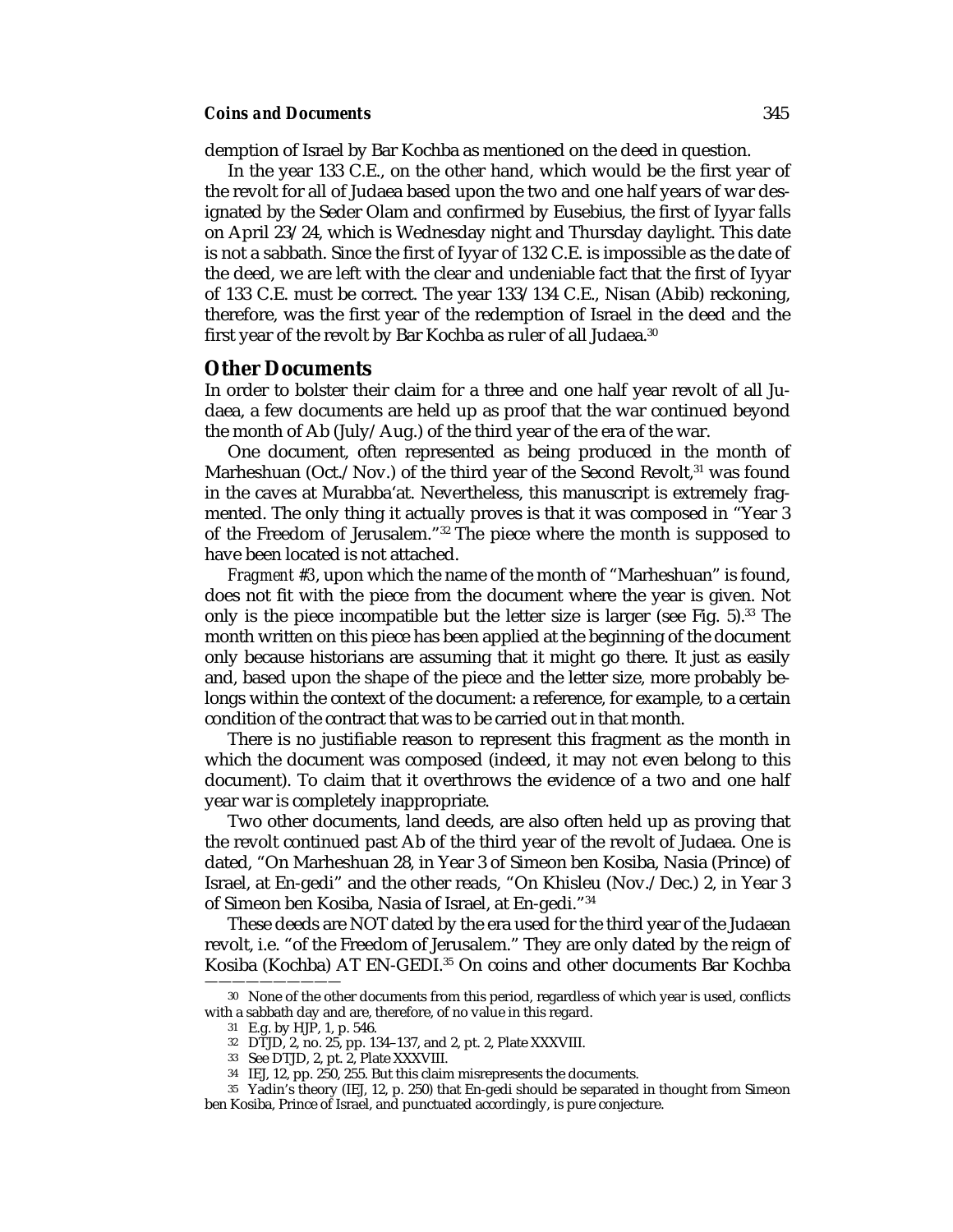## Figure 5

## **FRAGMENTED DOCUMENT FOR "YEAR 3"**

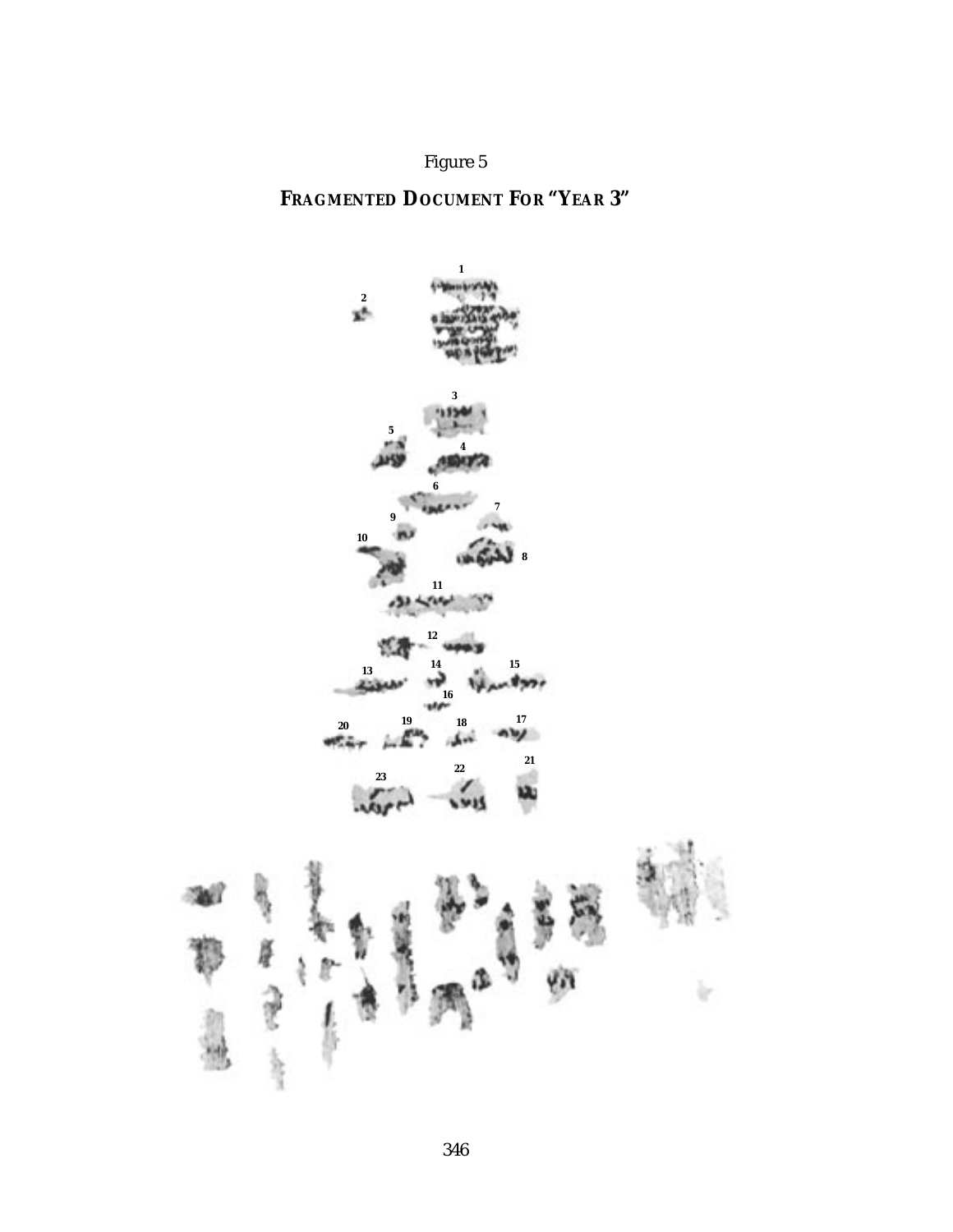is called "Nasia of Israel," indicating his rule over the whole of Judaea. In the deeds in question, on the other hand, only a local neighborhood is mentioned: En-gedi. The distinct mentioning of a local region proves that the date provided on the documents refers only to Bar Kochba's reign in this district and not to the entirety of Judaea.

Simeon Bar Kochba certainly did not just appear one day and cause the whole of Judaea to revolt with the support of various rabbis and the masses, suddenly convincing them to break their centuries old law against aggressive military activity during a sabbath year. He most certainly held a position as a local ruler who through his exploits won fame and renown, and very probably autonomy from the Romans for the Jews of his own district. Rabbinical tradition has it that Rabbi Akiba saw Simeon performing great exploits against the Romans and because of these feats of bravery and strength declared Simeon Bar Kochba to be the messiah.36

Dio's report on the war also supports this conclusion. He notes that while Hadrian remained in Egypt, and later Syria, the Jews remained quiet, but "when he went away they openly revolted."37 Coins, papyri and inscriptions attest that Hadrian was in Syria in 129/130 C.E., in Egypt by August of 130 C.E., and in Syria again in 131 C.E., after which he left the area.38 Since the revolt broke into the open upon Hadrian leaving Syria, the evidence points to Bar Kochba's initial uprising in En-gedi and the adjoining territories during the latter part of 131 C.E.

The key to these events lies in the fact that the local revolt broke out BE-FORE all Judaea joined in the war. Dio continues, "At first, the Romans took no account of them. SOON, HOWEVER, ALL JUDAEA HAD BEEN STIRRED UP, and the Jews everywhere were showing signs of disturbance, were gathering together, and giving evidence of great hostility to the Romans, partly by secret AND PARTLY BY OVERT ACTS."39 This detail shows that it was as the result of Bar Kochba's local victories that the whole of Judaea became encouraged and that many Jews from other districts of Judaea began to recognize Bar Kochba as Nasia (Nasi) and as the messiah. As a result, in the spring of 133 C.E., they made him leader of the revolt for all of Judaea.

It is no surprise that all of the identifiable places held as major camps by Bar Kochba laid in Bar Kochba's home territory in the Judaean desert, southeast of Jerusalem: Herodium, Tekoa, En-gedi, etc.40 According to Josephus, both En-gedi and Herodium were toparchies of Judaea, and therefore held their own regional authority.<sup>41</sup> It is clear from this data that this region served as the place for Bar Kochba's rise to power before he became ruler of all Judaea.

The only thing that these two documents in question inform us, since there is no mention of the era of the revolt, is the fact that they were composed in the third year of Kochba's rule over En-gedi. It is interesting that the

<sup>36</sup> HUCA, 54, p. 185.

<sup>37</sup> Dio, 59:13.

<sup>38</sup> HJP, 1, pp. 541f.

<sup>39</sup> Dio, 69:13.

<sup>40</sup> HJP, 1, p. 547, and n. 146.

<sup>41</sup> Jos., *Wars*, 3:3:5.